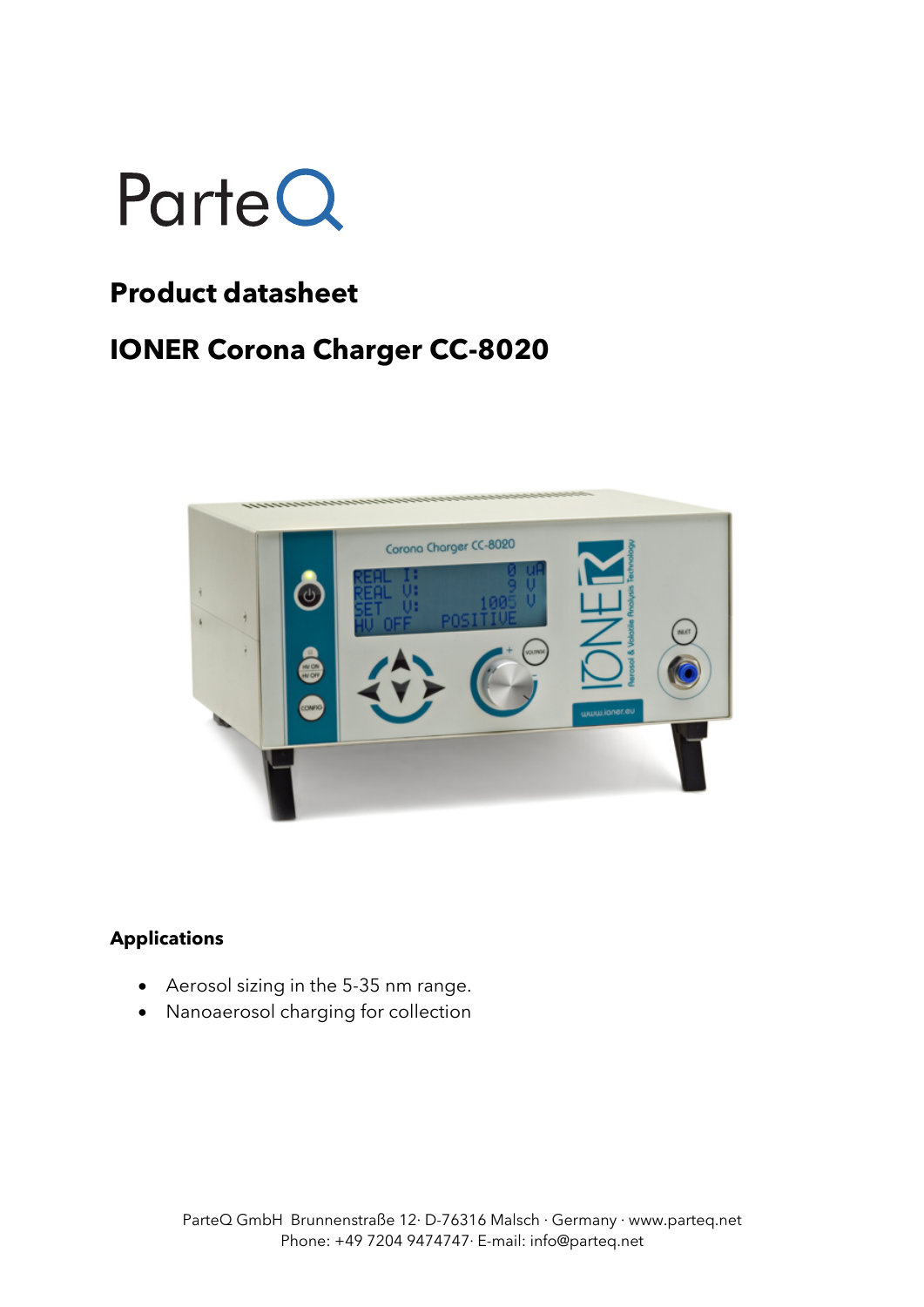## **ParteQ**

### **Description**

The IONER CC-8020 is a nonradiactive, unipolar, reversible particle charger designed to charge the particles by diffusion of the ionized air species adsorb onto particle surface.

This unipolar charging system is highly efficient in the low-nm range and its charging laws have been fully characterized (1), so sizing in the range 5-35 nm can be performed. The CC-

8020 can be set by the user on both, positive and negative polarities. It has been designed to prevent filamentary discharge, avoiding electrode erosion and generation of vapours.

The CC-8020 has been characterized for different operating conditions. Useful for most of the charging needs for aerosol and volatile measurements.